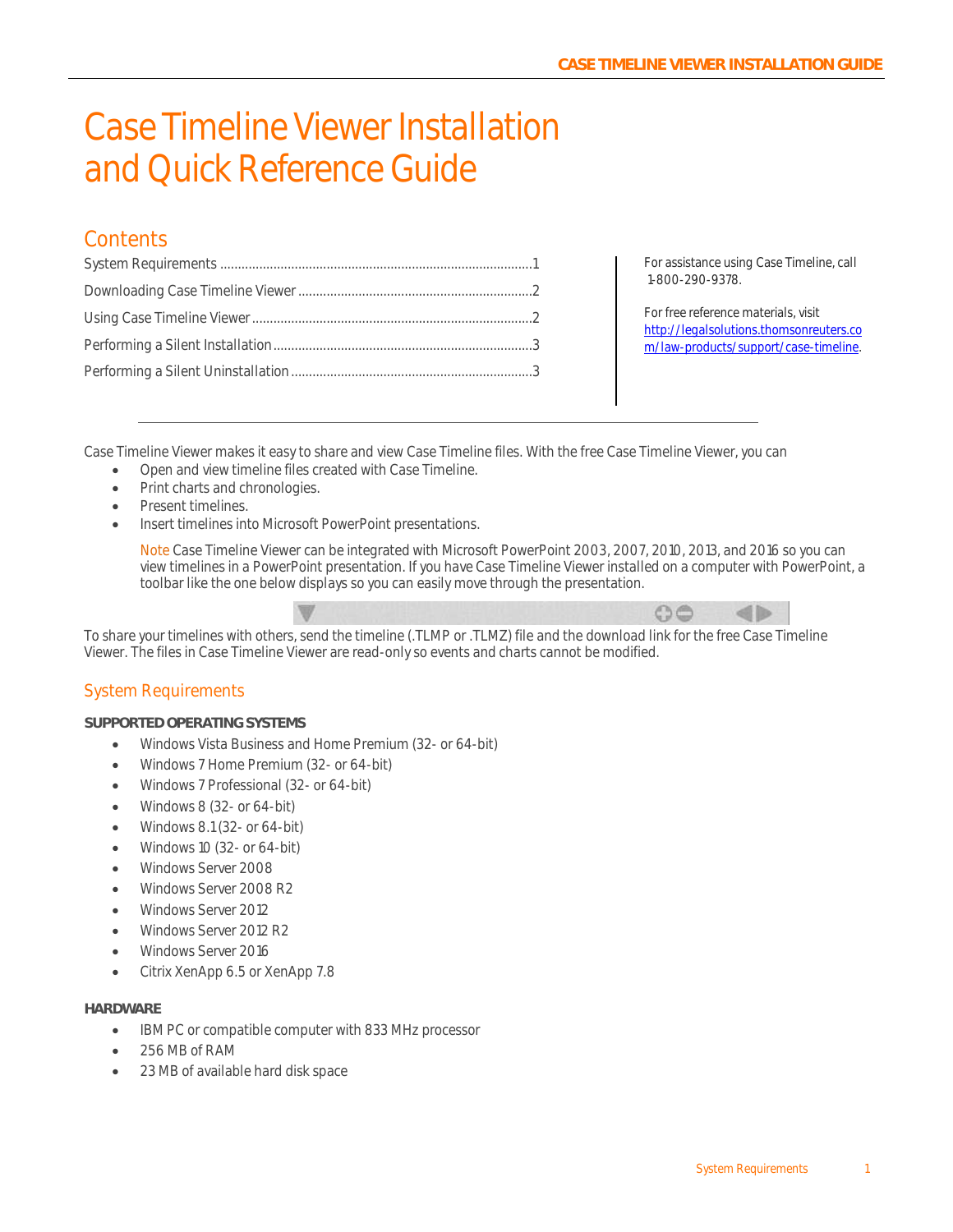#### **OTHER REQUIREMENTS**

- Internet connection
- Adobe Reader 8.0 or later

#### <span id="page-1-0"></span>Downloading Case Timeline Viewer

Complete the following to download the trial version of Case Timeline Viewer:

- 1. Go to [http://info.legalsolutions.thomsonreuters.com/software/timeline/viewer/default.aspx.](http://info.legalsolutions.thomsonreuters.com/software/timeline/viewer/default.aspx)
- 2. Click Proceed with Download at the bottom of the page.
- 3. If not already installed on your computer, a message displays to notify you that the prerequisites will be installed. Click Install.
- 4. Click Next to display the license agreement.
- 5. Click I Agree after reading the license agreement, and then click Next.
- 6. Type our User Name, and Organization in the appropriate boxes. Select Viewer Mode View and present charts in read-only format and click Next. The Destination Folder displays.

| <b>Customer Information</b>                                             |  |
|-------------------------------------------------------------------------|--|
| Please enter your information.                                          |  |
| User Name:                                                              |  |
|                                                                         |  |
| Organization:                                                           |  |
| License Code:                                                           |  |
| ۰<br>٠                                                                  |  |
|                                                                         |  |
| *** A license code is not required for Demonstration or Viewer Mode *** |  |
| Demonstration Mode - Trial version with limited functionality           |  |
| O Viewer Mode - View and present charts in read-only format             |  |
|                                                                         |  |
| InstallShield                                                           |  |

- 7. Click Next.
- 8. Click Install.
- 9. Click Finish after the installation completes.

#### <span id="page-1-1"></span>Using Case Timeline Viewer

To access Case Timeline Viewer, complete the following:

- 1. Double-click the Case Timeline Viewer icon (**in the land on your desktop.**
- 2. Click Open an Existing Timeline.
- 3. Select the file you want to view and click Open.
- 4. Select Presentation from the View menu or click the View Presentation button (**in )** on the toolbar to start the presentation.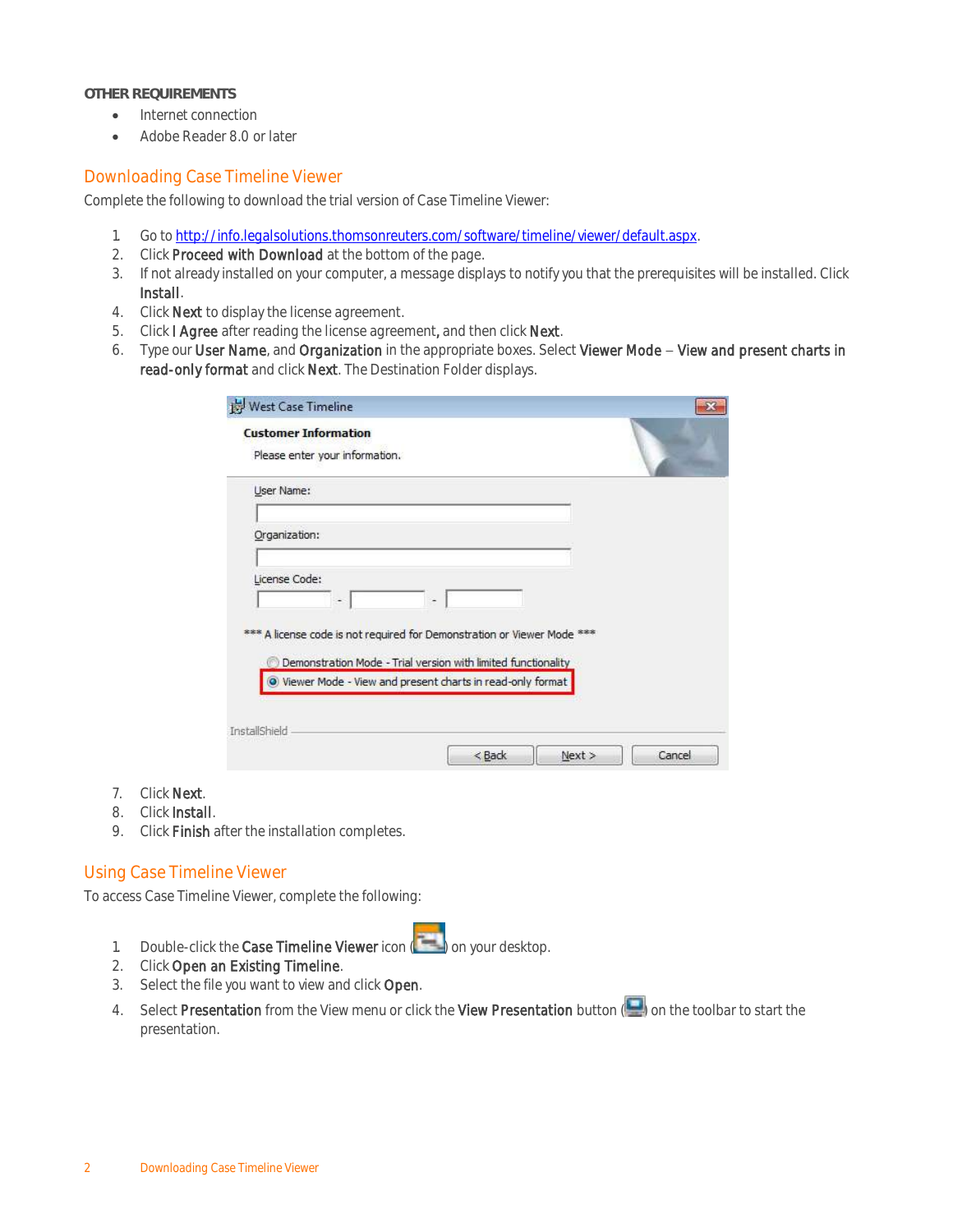#### <span id="page-2-0"></span>Performing a Silent Installation

It is recommended that an experienced information technology specialist execute a silent installation. Previous versions of Case Timeline must be uninstalled before a silent installation is run.

To run a silent installation, open a command prompt and type the following command:

```
"EXEPATH" /q /norestart INSTALL_MODE=2 INSTALLDIR="C:\Install Here" USERNAME="User 
Name" COMPANYNAME="Company"
```
#### where

EXEPATH is the path to the installer executable file, e.g., C:\Users\User\_Name\Desktop\WCTimelineInstaller\_x64.exe, and INSTALL\_MODE=2 specifies installing Case Timeline Viewer. For more information about all available parameters, see [Installation Parameters](#page-2-2) on pag[e 3.](#page-2-3)

| Parameter           | Value               | Description                                                                    |  |
|---------------------|---------------------|--------------------------------------------------------------------------------|--|
| /q                  | n/a                 | Run the installation in silent mode.                                           |  |
| /quiet              |                     |                                                                                |  |
| $\sqrt{s}$          |                     |                                                                                |  |
| /silent             |                     |                                                                                |  |
| /uninstall          | n/a                 | Perform an uninstallation.                                                     |  |
| /norestart          | n/a                 | Do not automatically restart following installation/uninstallation.            |  |
|                     |                     |                                                                                |  |
|                     |                     | Note This may be useful to avoid an unattended restart.                        |  |
| $/$ log             | "Path to Log File"  | Specifies the path and name of a main log file to be created. Subsequent log   |  |
|                     |                     | files are created by adding a name before the file extension.                  |  |
|                     |                     | Examples:                                                                      |  |
|                     |                     | /log "D:\Logs\log.txt"                                                         |  |
|                     |                     | The following log files are created after a successful installation of 64-bit  |  |
|                     |                     | version:                                                                       |  |
|                     |                     | $D:\Logs\log.txt$                                                              |  |
|                     |                     | D:\Logs\log 001 CaseTimelinePDFPrinterX64.txt                                  |  |
|                     |                     | D:\Logs\log_002_WestCaseTimelineInstaller x64.msi.txt                          |  |
| LICENSE_CODE        | XXXXX-XXXXX-XXXXX   | Specifies the license code for Case Timeline.                                  |  |
|                     |                     |                                                                                |  |
|                     |                     | Note If a valid license code is specified, Case Timeline installs in Full Mode |  |
|                     |                     | regardless of the INSTALL_MODE parameter value.                                |  |
| <b>INSTALLDIR</b>   | "Installation Path" | Specifies the path where Case Timeline is installed                            |  |
| INSTALL_MODE        | $\mathbf 1$         | $1 =$ Demo Mode (default value)                                                |  |
|                     | 2                   | 2 = Viewer Mode (install Case Timeline Viewer)                                 |  |
| <b>USERNAME</b>     | "User Name"         | Specifies the user name.                                                       |  |
| COMPANYNAME         | "Company Name"      | Specifies the organization.                                                    |  |
| <b>REMOVETLMPRO</b> | YES                 | Specifies what to do if Timeline Maker Pro/Viewer is installed.                |  |
|                     | NO.                 | YES = Uninstall Timeline Maker Pro/Viewer and install Case Timeline            |  |
|                     | CANCEL              | NO = Do not remove Timeline Maker Pro/Viewer and install Case Timeline         |  |
|                     |                     | CANCEL = Do not install Case Timeline (default value)                          |  |
|                     |                     |                                                                                |  |

## <span id="page-2-2"></span>Installation Parameters

#### Notes

- Any values containing spaces must be contained in quotation marks (e.g., "User Name").
- Do not use a backslash before quotation marks, unless you are using the backslash as an escape character (e.g., "C:\Users\User\_Name\Desktop\").

#### <span id="page-2-1"></span>Performing a Silent Uninstallation

To run a silent uninstallation, open a command prompt and type the following command:

"EXEPATH" /q /uninstall